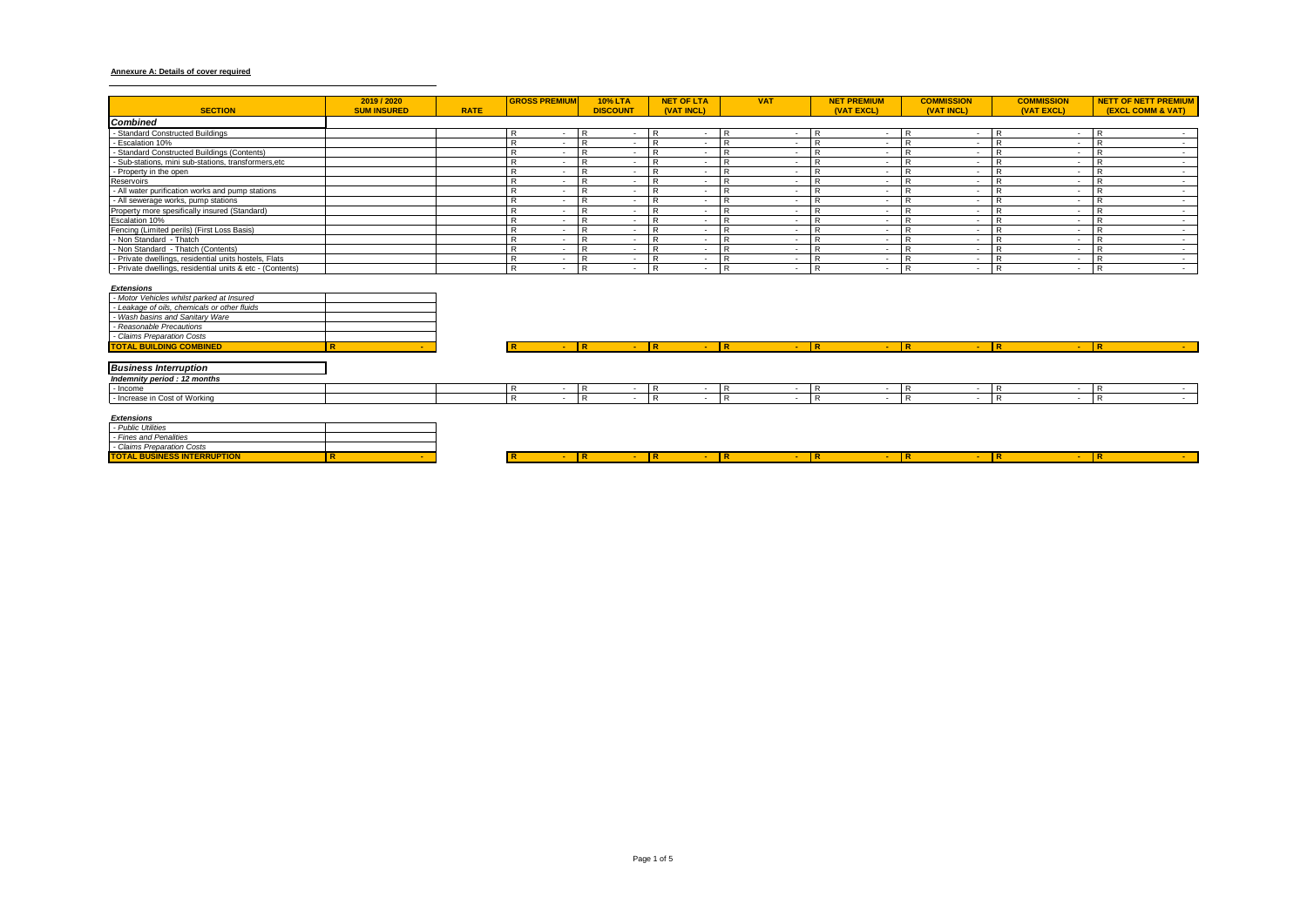| <b>SECTION</b>                                                | 2019 / 2020<br><b>SUM INSURED</b> | <b>RATE</b> | <b>GROSS PREMIUM</b>      | <b>10% LTA</b><br><b>DISCOUNT</b> | <b>NET OF LTA</b><br>(VAT INCL)            | <b>VAT</b>                      | <b>NET PREMIUM</b><br>(VAT EXCL) | <b>COMMISSION</b><br>(VAT INCL) | <b>COMMISSION</b><br>(VAT EXCL)            | <b>NETT OF NETT PREMIUM</b><br><b>(EXCL COMM &amp; VAT)</b> |
|---------------------------------------------------------------|-----------------------------------|-------------|---------------------------|-----------------------------------|--------------------------------------------|---------------------------------|----------------------------------|---------------------------------|--------------------------------------------|-------------------------------------------------------------|
|                                                               |                                   |             |                           |                                   |                                            |                                 |                                  |                                 |                                            |                                                             |
| <b>Office Contents</b>                                        |                                   |             |                           |                                   |                                            |                                 |                                  |                                 |                                            |                                                             |
| - Contents insured property                                   |                                   |             | $\overline{R}$<br>$\sim$  | $\overline{R}$<br>$-$ R           | $\overline{\phantom{a}}$                   | R<br>$\sim$                     | R<br>$\sim$                      | ĪR.<br>$\sim$                   | IR.<br>$\sim$                              | R<br>$\sim$                                                 |
| - Loss of Documents                                           |                                   |             | $\overline{R}$<br>$\sim$  | $\overline{R}$<br>$\sim$          | l R<br>$\sim$                              | R<br>$\sim$                     | $\overline{R}$<br>$\sim$         | R<br>$\sim$                     | $\overline{R}$<br>$\sim$                   | $\mathsf{R}$<br>$\sim$                                      |
| - Legal Liability (Documents)                                 |                                   |             | R<br>$\sim$               | $\overline{R}$<br>$-R$            | $\sim$                                     | R<br>$\sim$                     | R<br>$\sim$                      | ТR.<br>$\sim$                   | <b>R</b><br>$\sim$                         | $\mathsf{R}$<br>$\sim$ $-$                                  |
| - Increase in Cost of Working                                 |                                   |             | $\mathsf{R}$<br>$\sim$    | R<br>$-$ R                        | $\sim$                                     | $\mathsf{R}$<br>$\sim$          | $\mathsf{R}$<br>$\sim$           | I R<br>$\sim$                   | R<br>$\sim$                                | $\mathsf{R}$<br>$\sim$                                      |
| <b>Extensions</b>                                             |                                   |             |                           |                                   |                                            |                                 |                                  |                                 |                                            |                                                             |
| - Leakage of Oils, Chemicals or other fluids                  |                                   |             |                           |                                   |                                            |                                 |                                  |                                 |                                            |                                                             |
| - Locks and Keys                                              |                                   |             |                           |                                   |                                            |                                 |                                  |                                 |                                            |                                                             |
| - Claims Preparation Costs                                    |                                   |             |                           |                                   |                                            |                                 |                                  |                                 |                                            |                                                             |
| <b>TOTAL OFFICE CONTENTS</b>                                  | R                                 |             | l R<br>$\Delta \sim 10^4$ | IR<br>$-$ R                       | $\sim$                                     | $\overline{R}$<br>$ \mathbb{R}$ | $\sim 10$                        | $-$ R<br><b>IR</b>              | $\sim$                                     | R<br><b>Section</b>                                         |
| <b>Accounts Receivable</b>                                    |                                   |             |                           |                                   |                                            |                                 |                                  |                                 |                                            |                                                             |
| - Outstanding Debit Balances                                  |                                   |             | $\mathsf{R}$<br>$\sim$    | $\overline{R}$<br>$\sim$          | R<br>$\mathcal{L}_{\mathcal{A}}$           | $\mathsf{R}$<br>$\sim$          | $\mathsf{R}$<br>$\sim$           | R<br>$\sim$                     | l R<br>$\sim$                              | $\mathsf{R}$<br>$\sim$                                      |
|                                                               |                                   |             |                           |                                   |                                            |                                 |                                  |                                 |                                            |                                                             |
| <b>Extensions</b>                                             |                                   |             |                           |                                   |                                            |                                 |                                  |                                 |                                            |                                                             |
| - Claims Preparation Costs                                    |                                   |             |                           |                                   |                                            |                                 |                                  |                                 |                                            |                                                             |
| <b>TOTAL ACCOUNTS RECEIVABLE</b>                              | R                                 |             | $\sim$ 10 $\pm$           | R<br>$ \mathbb{R}$                | $\sim$                                     | IR<br>$\sim 10$                 | R<br>$\sim$                      | l R.<br>$\sim$                  | IR.<br>$\sim$                              | IR.<br>$\sim$                                               |
|                                                               |                                   |             |                           |                                   |                                            |                                 |                                  |                                 |                                            |                                                             |
| <b>Business All Risks</b>                                     |                                   |             |                           |                                   |                                            |                                 |                                  |                                 |                                            |                                                             |
| - All other specified items (excluding Cellphones & Laptops)  |                                   |             | R<br>$\sim$               | R<br>$-R$                         | $\sim$                                     | R<br>$\sim$                     | R<br>$\sim$                      | I R<br>$\sim$                   | R<br>$\sim$                                | $\mathsf{R}$<br>$\sim 10^{-1}$                              |
| - Laptops                                                     |                                   |             | R<br>$\sim$               | R<br>$-$ R                        | $\sim$                                     | R<br>$\sim$                     | R<br>$\sim$                      | R<br>$\sim$                     | <b>R</b><br>$\sim$                         | R<br>$\sim$                                                 |
| - Tablets / Ipads                                             |                                   |             | $\overline{R}$<br>$\sim$  | $\overline{R}$<br>$\sim$          | $\overline{R}$<br>$\overline{\phantom{a}}$ | R<br>$\sim$<br>R                | $\overline{R}$<br>$\sim$         | $\overline{R}$<br>$\sim$<br>R   | R<br>$\sim$                                | R<br>$\sim$                                                 |
| - Cellphones                                                  |                                   |             | $\overline{R}$<br>$\sim$  | $\overline{R}$<br>$\sim 10$       | l R<br>$\sim$                              | $\sim$                          | $\mathsf{R}$<br>$\sim$           | $\sim$                          | $\overline{R}$<br>$\sim$                   | $\overline{R}$<br>$\sim$                                    |
| <b>Extensions</b>                                             |                                   |             |                           |                                   |                                            |                                 |                                  |                                 |                                            |                                                             |
| - Increase in Cost of Working                                 |                                   |             |                           |                                   |                                            |                                 |                                  |                                 |                                            |                                                             |
| - Locks and Keys                                              |                                   |             |                           |                                   |                                            |                                 |                                  |                                 |                                            |                                                             |
| - Claims Preparation Costs                                    |                                   |             |                           |                                   |                                            |                                 |                                  |                                 |                                            |                                                             |
| <b>TOTAL BUSINESS ALL RISKS</b>                               | <b>Contract</b>                   |             | $-$ R                     | $-$ R                             | $-$ IR                                     | $-$ R                           | $-$ R                            | - IR                            | $-$ R                                      | <b>Contract</b>                                             |
|                                                               |                                   |             |                           |                                   |                                            |                                 |                                  |                                 |                                            |                                                             |
| <b>Theft</b>                                                  |                                   |             |                           |                                   |                                            |                                 |                                  |                                 |                                            |                                                             |
| - First Loss Limit                                            |                                   |             | $\overline{R}$<br>$\sim$  | $\overline{R}$<br>$\sim$          | R                                          | ТR.<br>$\sim$                   | $\overline{R}$<br>$-$ R          | $\sim$                          | IR.<br>$\sim$                              | $\overline{R}$<br>$\sim$                                    |
| <b>Extensions</b>                                             |                                   |             |                           |                                   |                                            |                                 |                                  |                                 |                                            |                                                             |
|                                                               |                                   |             |                           |                                   |                                            |                                 |                                  |                                 |                                            |                                                             |
| Property in the open (within securely fenced off area and     |                                   |             |                           |                                   |                                            |                                 |                                  |                                 |                                            |                                                             |
| subject to forcible and violent entry or exit from such area) |                                   |             | R                         | R                                 | R                                          | R                               | R                                | R<br>$\sim$                     | R <sup>1</sup><br>$\overline{\phantom{a}}$ | $\mathsf{R}$                                                |
| - Theft of employee property                                  |                                   |             | $\overline{R}$<br>$\sim$  | $\overline{R}$<br>$\sim 100$      | l R<br>$\sim$                              | R<br>$\sim$                     | $\mathsf{R}$<br>$\sim$           | R.<br>$\sim$                    | $\overline{R}$<br>$\sim$                   | R<br>$\sim 10^{-1}$                                         |
| - Malicious Damage                                            |                                   |             | R<br>$\sim$               | R<br>$-$ R                        | $\sim$                                     | R<br>$\sim$                     | R<br>$\sim$                      | <b>R</b><br>$\sim$              | R<br>$\sim$                                | R<br>$\sim$                                                 |
| - Reasonable Precautions                                      |                                   |             |                           |                                   |                                            |                                 |                                  |                                 |                                            |                                                             |
| - Locks and Keys                                              |                                   |             |                           |                                   |                                            |                                 |                                  |                                 |                                            |                                                             |
| - Claims Preparation Costs                                    |                                   |             |                           | <b>R</b><br>$ \mathbb{R}$         |                                            | IR<br>$\sim$                    | $\mathbb{R}$                     | R                               | l R<br>$\mathbf{u}$                        | R                                                           |
| <b>TOTAL THEFT</b>                                            |                                   |             |                           |                                   | $\sim$                                     |                                 | $\sim$                           |                                 |                                            |                                                             |
| Glass                                                         |                                   |             |                           |                                   |                                            |                                 |                                  |                                 |                                            |                                                             |
| - All fixed internal & external glass at the premises         |                                   |             | R<br>$\sim 10$            | $\overline{R}$<br>$-$ R           | $\sim$                                     | R<br>$\sim 100$                 | $-$ R<br>$\mathsf{R}$            | $-$ R                           | $\sim$                                     | $\mathsf{R}$<br>$\sim$ $-$                                  |
|                                                               |                                   |             |                           |                                   |                                            |                                 |                                  |                                 |                                            |                                                             |
| <b>Extensions</b>                                             |                                   |             |                           |                                   |                                            |                                 |                                  |                                 |                                            |                                                             |
| - Riot and Strike (other than RSA and Namibia)                |                                   |             |                           |                                   |                                            |                                 |                                  |                                 |                                            |                                                             |
| - Claims Preparation Costs                                    |                                   |             |                           |                                   |                                            |                                 |                                  |                                 |                                            |                                                             |
| <b>TOTAL GLASS</b>                                            | <b>R</b>                          |             | $-$ R<br><b>IR</b>        | $-$ R                             | $-$ R                                      | $-$ R                           | $-$ R                            |                                 | $ \mathbb{R}$                              | $-$ R<br>$\sim$                                             |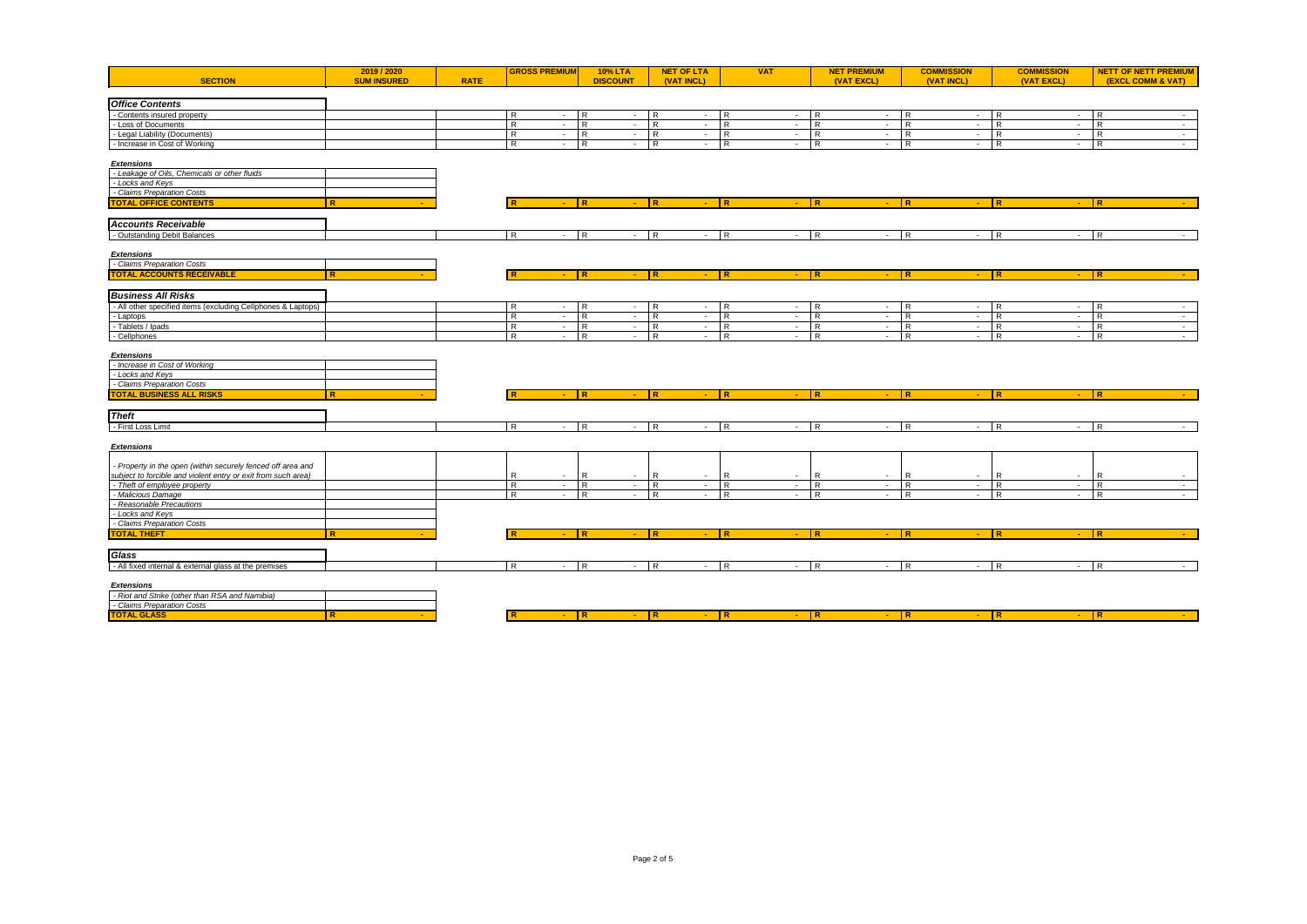|                                                                                       | 2019 / 2020              |             | <b>GROSS PREMIUM</b>                       | <b>10% LTA</b>                             | <b>NET OF LTA</b>                           | <b>VAT</b>                   | <b>NET PREMIUM</b>                      | <b>COMMISSION</b>          | <b>COMMISSION</b> | <b>NETT OF NETT PREMIUM</b>   |
|---------------------------------------------------------------------------------------|--------------------------|-------------|--------------------------------------------|--------------------------------------------|---------------------------------------------|------------------------------|-----------------------------------------|----------------------------|-------------------|-------------------------------|
| <b>SECTION</b>                                                                        | <b>SUM INSURED</b>       | <b>RATE</b> |                                            | <b>DISCOUNT</b>                            | (VAT INCL)                                  |                              | (VAT EXCL)                              | (VAT INCL)                 | (VAT EXCL)        | (EXCL COMM & VAT)             |
| <b>Money</b>                                                                          |                          |             |                                            |                                            |                                             |                              |                                         |                            |                   |                               |
| - Posession of Councillors/Employees away from insured<br>premises on a business trip |                          |             | $\overline{R}$<br>$\sim$                   | TR.                                        | $\overline{R}$                              | IR.<br>$\sim$                | IR.<br>$\sim$                           | R<br>$\sim$                | R                 | $\overline{R}$<br>$\sim$      |
| - On the premises outside business hours in locked                                    |                          |             |                                            |                                            |                                             |                              |                                         |                            |                   |                               |
| safe                                                                                  |                          |             | R<br>$\sim 10^{-11}$                       | I R<br>$\sim$                              | R<br>$\sim$                                 | l R<br>$\sim$                | R<br>$\sim$                             | R<br>$\sim$                | R<br>$\sim$       | R.<br>$\sim$                  |
| - Loss of or damage to crossed cheques, money or postal                               |                          |             | R<br>$-$ R                                 | $\sim$ 100 $\mu$                           | R<br>$\sim$                                 | R<br>$\sim$                  | R<br>$\sim$                             | R<br>$\sim$                | R<br>$\sim 100$   | IR.<br>$\sim$ $\sim$          |
| - Major limit                                                                         |                          |             | R<br>$-R$                                  | $-$ R                                      | $\sim$                                      | R<br>$\sim$                  | R<br>$\sim$                             | R<br>$\sim$                | R                 | $-$ R<br>$\sim$ $-$           |
| - Seasonal                                                                            |                          |             | R<br>$-R$                                  | $- R$                                      | $\sim 10^{-1}$                              | R<br>$\sim 10^{-1}$          | R<br>$\sim$                             | R<br>$\sim$                | R                 | $-R$<br>$\sim$                |
| - Receptacles as a result of theft of money or attempt                                |                          |             | $\overline{R}$<br>$-$ R                    | $\sim 10^{-11}$                            | $\overline{R}$<br>$\sim$                    | $\overline{R}$<br>$\sim$     | R<br>$\sim$                             | R<br>$\sim$                | R                 | $-$ R<br>$\sim$               |
| <b>Extensions</b>                                                                     |                          |             |                                            |                                            |                                             |                              |                                         |                            |                   |                               |
| - Locks and keys                                                                      |                          |             |                                            |                                            |                                             |                              |                                         |                            |                   |                               |
| - Reasonable precautions                                                              |                          |             |                                            |                                            |                                             |                              |                                         |                            |                   |                               |
| - Credit cards                                                                        |                          |             |                                            |                                            |                                             |                              |                                         |                            |                   |                               |
| - Personal Accident (Assault)                                                         |                          |             |                                            |                                            |                                             |                              |                                         |                            |                   |                               |
| Capital Sum<br><b>Weekly Amount</b>                                                   |                          |             |                                            |                                            |                                             |                              |                                         |                            |                   |                               |
| <b>Medical Expenses</b>                                                               |                          |             |                                            |                                            |                                             |                              |                                         |                            |                   |                               |
| - Claims Preparation Costs                                                            |                          |             |                                            |                                            |                                             |                              |                                         |                            |                   |                               |
| <b>FOTAL MONEY</b>                                                                    |                          |             |                                            |                                            |                                             |                              |                                         |                            |                   |                               |
|                                                                                       |                          |             |                                            |                                            |                                             |                              |                                         |                            |                   |                               |
| <b>Fidelity Guarantee</b>                                                             |                          |             |                                            |                                            |                                             |                              |                                         |                            |                   |                               |
| - Limit any one period                                                                |                          |             | $-$ R<br>IR.                               |                                            | $-$ R                                       | $-$ R                        | $-$ R<br>$-$ R                          |                            | $-$ R             | $-$ R                         |
|                                                                                       |                          |             |                                            |                                            |                                             |                              |                                         |                            |                   |                               |
| <b>Extensions</b>                                                                     |                          |             |                                            |                                            |                                             |                              |                                         |                            |                   |                               |
| - Retroactive Cover                                                                   |                          |             |                                            |                                            |                                             |                              |                                         |                            |                   |                               |
| - Superseded Policy<br>- Reinstatement Amount                                         |                          |             |                                            |                                            |                                             |                              |                                         |                            |                   |                               |
| - Cost of Recovery                                                                    |                          |             |                                            |                                            |                                             |                              |                                         |                            |                   |                               |
| - Claims Preparation Costs                                                            |                          |             |                                            |                                            |                                             |                              |                                         |                            |                   |                               |
| <b>TOTAL FIDELITY GUARANTEE</b>                                                       | l R                      |             |                                            | <b>IR</b>                                  | l R                                         | IR.                          | l R                                     | IR.                        | l R               | <b>IR</b>                     |
|                                                                                       |                          |             |                                            |                                            |                                             |                              |                                         |                            |                   |                               |
| <b>Accidental Damage</b>                                                              |                          |             |                                            |                                            |                                             |                              |                                         |                            |                   |                               |
| - Total value of property                                                             | $\overline{R}$<br>$\sim$ |             | I <sub>R</sub><br>$\sim$                   | $\overline{R}$<br>$\overline{a}$           | $\overline{R}$                              | ĪR.<br>$\sim$                | l R<br>÷                                | R <sub>1</sub>             | R                 | - TR                          |
| - Limit of indemnity                                                                  | $\overline{R}$           |             |                                            |                                            |                                             |                              |                                         |                            |                   |                               |
| <b>Extensions</b>                                                                     |                          |             |                                            |                                            |                                             |                              |                                         |                            |                   |                               |
| - First Loss Average                                                                  |                          |             |                                            |                                            |                                             |                              |                                         |                            |                   |                               |
| - Excluded property ( in addition to property excluded in policy)                     |                          |             |                                            |                                            |                                             |                              |                                         |                            |                   |                               |
| - Claims Preparation Costs                                                            |                          |             |                                            |                                            |                                             |                              |                                         |                            |                   |                               |
| <b>TOTAL ACCIDENTAL DAMAGE</b>                                                        | R                        |             |                                            | I R                                        | <b>R</b>                                    |                              | I R                                     |                            | l R               | <b>IR</b>                     |
|                                                                                       |                          |             |                                            |                                            |                                             |                              |                                         |                            |                   |                               |
| <b>Goods in Transit</b>                                                               |                          |             |                                            |                                            |                                             |                              |                                         |                            |                   |                               |
| - Load Limit                                                                          |                          |             | $-$ R<br>I R                               |                                            | $-$ R                                       | $-$ R<br>$\sim$              | $\overline{R}$<br>$\sim$                | R                          | $-R$              | $-$ R                         |
| <b>Extensions</b>                                                                     |                          |             |                                            |                                            |                                             |                              |                                         |                            |                   |                               |
| - Removal of Debris                                                                   |                          |             |                                            |                                            |                                             |                              |                                         |                            |                   |                               |
| - Fire, Explosion, Collision and overturning                                          |                          |             |                                            |                                            |                                             |                              |                                         |                            |                   |                               |
| - Fire Extinguishing Expense                                                          |                          |             |                                            |                                            |                                             |                              |                                         |                            |                   |                               |
| - Claims Preparation Costs                                                            |                          |             |                                            |                                            |                                             |                              |                                         |                            |                   |                               |
| <b>TOTAL GOODS IN TRANSIT</b>                                                         | $\overline{R}$           |             |                                            | ΙR                                         | R                                           | I R                          | l R                                     |                            |                   |                               |
|                                                                                       |                          |             |                                            |                                            |                                             |                              |                                         |                            |                   |                               |
| Group Personal Accident - 24 Hours                                                    |                          |             |                                            |                                            |                                             |                              |                                         |                            |                   |                               |
| - Councillors<br>- Officials                                                          |                          |             | $ \mid$ R<br>R<br>$\overline{R}$<br>$\sim$ | $\sim$<br>$\overline{R}$<br>$\sim 10^{-1}$ | R<br>$\sim 100$<br>$\overline{R}$<br>$\sim$ | IR.<br>$\sim$<br>R<br>$\sim$ | R<br>$\sim$<br>$\overline{R}$<br>$\sim$ | R<br>$\sim$<br>R<br>$\sim$ | R<br>R<br>$\sim$  | $-R$<br>$\sim$<br>R<br>$\sim$ |
| - Temporary staff                                                                     |                          |             | $\overline{R}$<br>$- R$                    | $\sim$                                     | $\overline{R}$<br>$\sim$                    | $\overline{R}$<br>$\sim$     | $\overline{R}$<br>$\sim$                | R<br>$\sim 10^{-11}$       | R                 | $-$ R<br>$\sim$               |
|                                                                                       |                          |             |                                            |                                            |                                             |                              |                                         |                            |                   |                               |
| <b>Benefits</b>                                                                       |                          |             |                                            |                                            |                                             |                              |                                         |                            |                   |                               |
| - Death                                                                               |                          |             |                                            |                                            |                                             |                              |                                         |                            |                   |                               |
| - Permanent Disability                                                                |                          |             |                                            |                                            |                                             |                              |                                         |                            |                   |                               |
| - Temporary Total Disablement<br>- Medical expenses                                   |                          |             |                                            |                                            |                                             |                              |                                         |                            |                   |                               |
| - Additional death benefit                                                            |                          |             |                                            |                                            |                                             |                              |                                         |                            |                   |                               |
| - Relocation                                                                          |                          |             |                                            |                                            |                                             |                              |                                         |                            |                   |                               |
| - Repatriation                                                                        |                          |             |                                            |                                            |                                             |                              |                                         |                            |                   |                               |
| - Mobility                                                                            |                          |             |                                            |                                            |                                             |                              |                                         |                            |                   |                               |
|                                                                                       |                          |             |                                            |                                            |                                             |                              |                                         |                            |                   |                               |
| <b>Extensions</b><br>- Claims Preparation Costs                                       |                          |             |                                            |                                            |                                             |                              |                                         |                            |                   |                               |
| - Maximum Limit Any One Life                                                          |                          |             |                                            |                                            |                                             |                              |                                         |                            |                   |                               |
| - Maximum Limit Any One event (Accumulation Limit)                                    |                          |             |                                            |                                            |                                             |                              |                                         |                            |                   |                               |
| TOTAL GROUP PERSONAL ACCIDENT                                                         |                          |             | ℝ<br>$-$ R                                 |                                            | $-$ R                                       | $-$ R                        | - R<br>$-$ R                            |                            | $-$ R             | $-$ R                         |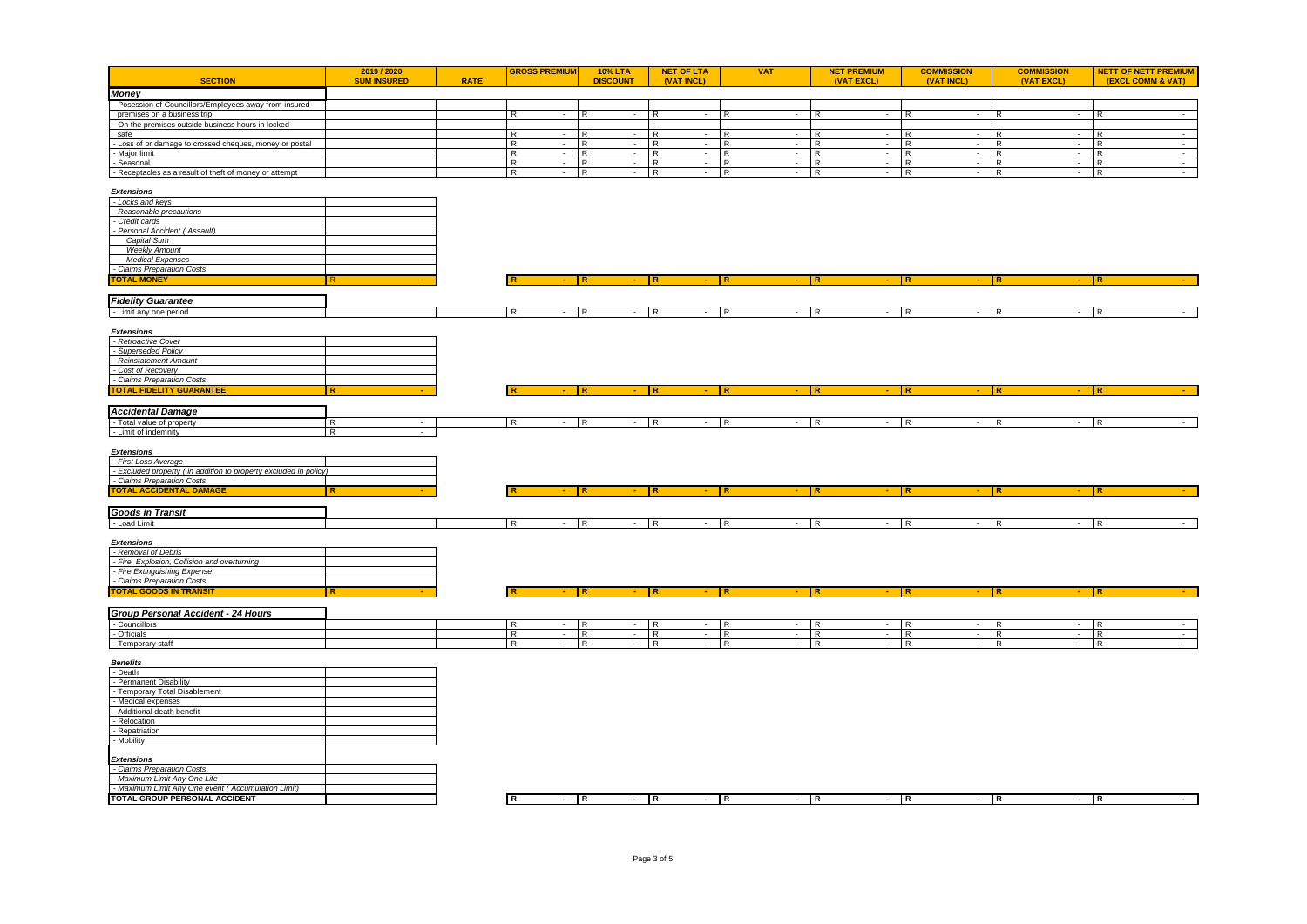|  | <b>SECTION</b> | - -----<br><b>21972020</b> | <b>RATE</b> |  | 100/1<br><b>TU%LIA</b><br>$\sim$<br>vsco. | . .<br>$\sim$<br>ALL UP<br>$\sim$ | $\overline{1}$<br>VAI | ---<br><b>PREMIUM</b> | 1N.<br>$\cdots$ | NEXC.<br>IVA | NE<br>. . |
|--|----------------|----------------------------|-------------|--|-------------------------------------------|-----------------------------------|-----------------------|-----------------------|-----------------|--------------|-----------|
|--|----------------|----------------------------|-------------|--|-------------------------------------------|-----------------------------------|-----------------------|-----------------------|-----------------|--------------|-----------|

| <b>Stated Benefits</b>                                |  |  |  |  |  |
|-------------------------------------------------------|--|--|--|--|--|
| - 24 hours                                            |  |  |  |  |  |
| ss Hours Limitatior<br>· Busines                      |  |  |  |  |  |
| - Business Hours Limitation plus Commuting Limitation |  |  |  |  |  |

| <b>Benefits</b>               |  |
|-------------------------------|--|
| - Death                       |  |
| - Permanent Disability        |  |
| - Temporary Total Disablement |  |
| - Medical Expenses            |  |
| - Additional death benefits   |  |
| - Relocation                  |  |
| - Repatriation                |  |
| - Mobility                    |  |

## *Extensions*

| - War Risks                                        |  |
|----------------------------------------------------|--|
| - Claims Preparation Costs                         |  |
| - Maximum Limit Any One Life                       |  |
| - Maximum Limit Any One event (Accumulation Limit) |  |
| TOTAL STATED BENEFITS                              |  |

| - Maximum Limit Any One event .<br>ulation Limit <sup>s</sup> .<br>LACCUMI. |  |  |  |  |  |  |  |  |
|-----------------------------------------------------------------------------|--|--|--|--|--|--|--|--|
| TOTAL STATED BENEFITS                                                       |  |  |  |  |  |  |  |  |
|                                                                             |  |  |  |  |  |  |  |  |

# *Electronic Equipment*

| <b>Coor</b>       |  |  |  |  |  |
|-------------------|--|--|--|--|--|
|                   |  |  |  |  |  |
| - Laptor          |  |  |  |  |  |
| ---<br>- ESCalam… |  |  |  |  |  |

## *Extensions*

| <b>TOTAL ELECTRONIC EQUIPMENT</b> |  |  |  |  |  |  |  |
|-----------------------------------|--|--|--|--|--|--|--|
| - Claims Preparation Costs        |  |  |  |  |  |  |  |
| - Telkom access line              |  |  |  |  |  |  |  |
| - Incompatibility                 |  |  |  |  |  |  |  |
| - Reconstruction of Data          |  |  |  |  |  |  |  |
| - Increase in Cost of Working     |  |  |  |  |  |  |  |

٦

┑

| <b>Machinery Breakdown</b> |  |  |  |  |  |  |
|----------------------------|--|--|--|--|--|--|
| Snoci<br>- LIHB.           |  |  |  |  |  |  |
| <b>Expediting Costs</b>    |  |  |  |  |  |  |

### *Extensions*

| - Stock Spoilage                 |  |
|----------------------------------|--|
| - Damage to Surrounding Property |  |
| - Automatic Additions            |  |
| - Claims Preparation Costs       |  |
| <b>TOTAL MACHINERY BREAKDOWN</b> |  |

| - 1 2200 18 2120 |  |  |  |  |  |  |
|------------------|--|--|--|--|--|--|
| .<br>.<br>.      |  |  |  |  |  |  |

# *Machinery Breakdown Interruption*

| - Gross revenue                         |  |  |  |  |  |
|-----------------------------------------|--|--|--|--|--|
|                                         |  |  |  |  |  |
|                                         |  |  |  |  |  |
| - Increase in Cost of Working           |  |  |  |  |  |
| - Additiona Increase in Cost of Working |  |  |  |  |  |

### *Extensions*

| - Claims Preparation Costs             |  |
|----------------------------------------|--|
| <b>TOTAL MACHINERY RREAKDOWN INTER</b> |  |

| .                            |  |  |  |  |  |  |
|------------------------------|--|--|--|--|--|--|
| <b>BAAC</b><br>.<br>.<br>. . |  |  |  |  |  |  |